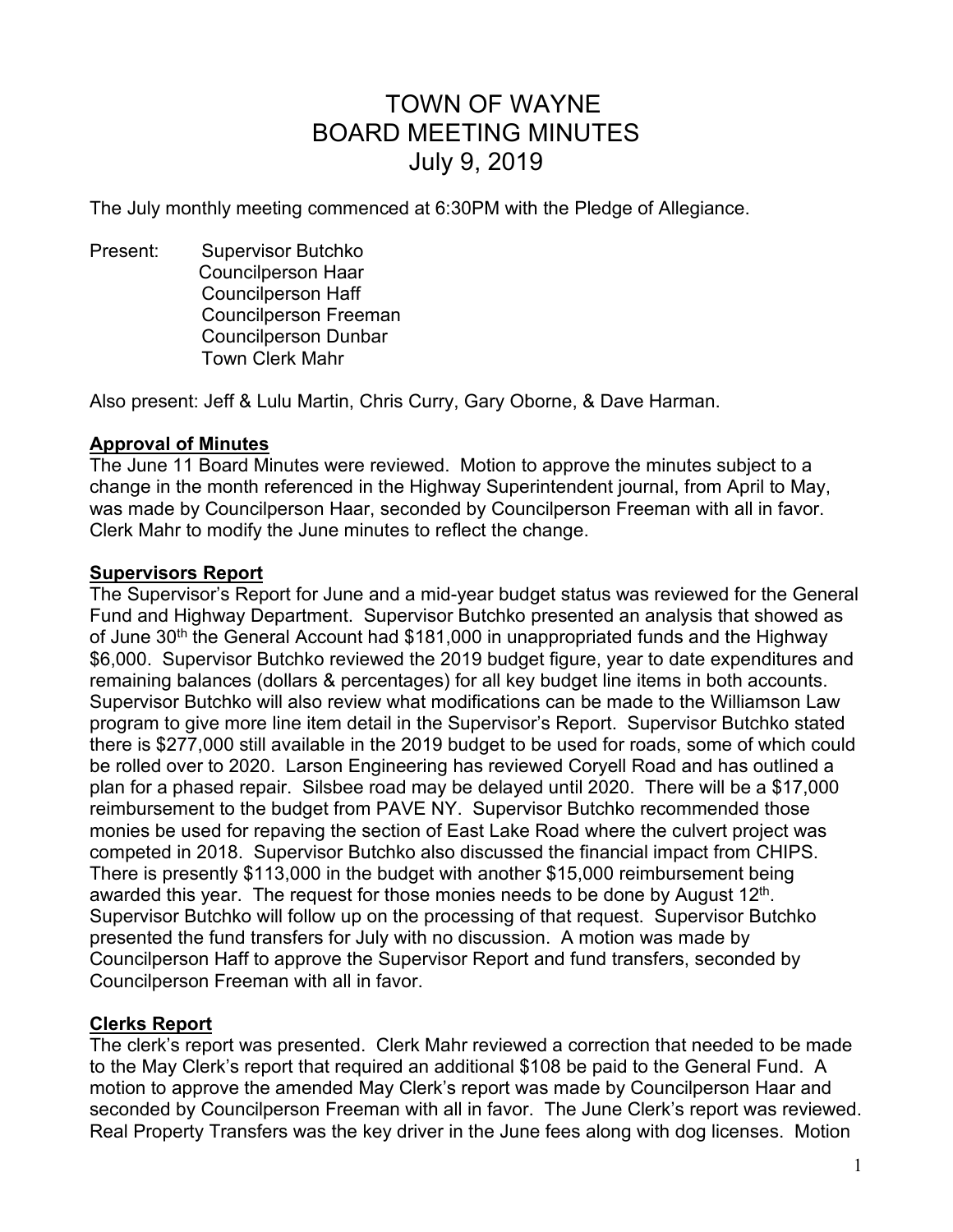to approve the June report was made by Councilperson Haff and seconded by Councilperson Freeman with all in favor.

Vouchers of Abstract 7 were submitted and approved. Councilperson Haar questioned the latest Harter, Secrest & Emery invoice. Supervisor Butchko stated the invoices on that voucher were from May and did not reflect any new activity.

Abstract 7 Vouchers submitted were broken down by:

| • General Account    | Vouchers 203-234 | \$14,543.40 |
|----------------------|------------------|-------------|
| • Highway Account    | Vouchers 67-78   | \$88,512.86 |
| $\bullet$ TA Account | Voucher 23-28    | \$7,934.23  |
| $\bullet$ SL Account | Voucher 7        | \$201.73    |

Clerk Mahr presented the 2019 mid-year report on fee receipts and disbursements. Presently the Town of Wayne is \$4,188.07 behind the fees collected mid-year in 2018. Clerk Mahr also presented a comparison of the major fee categories that showed:

- Real Property Transfers increased by \$1,130
- **Variances increased by \$400**
- Building Permits decreased by \$2,405
- Site Plans decreased by \$180

## **Justice Report**

Justice report was reviewed with no discussion.

## **Assessor**

Assessor Oliver presented an overview on how tax rates are determined and the role of the assessor in that process. Assessor Oliver reviewed the 2019 Tax Levy & rates for the Town of Wayne for both property and school. Assessor Oliver also discussed how various exemption categories impact the overall tax value. In 2018 the Town of Wayne had \$9.7M in exemptions. Assessor Oliver also presented a chart showing that the Town of Wayne had the lowest cumulative tax rate per \$1000 in Steuben County. Assessor Oliver then presented a more detailed chart showing how favorably the Town of Wayne compares to the other Keuka lake towns in Steuben County. Assessor Oliver also discussed that other factors leading to potential tax rate increases or decreases are the building of new homes, modifications of existing homes and higher selling prices of homes over their current assessed values.

# **Highway Superintendent Report**

In the absence of Highway Superintendent Doug Howard Supervisor Butchko briefly reviewed the journal activities for the month of June. Quotes have been received for sealing the Town Hall parking lot. Supervisor Butchko also provided an update on the Keuka Hill and Coryell Road projects. The Town will also be evaluating purchasing a used leaf vacuum from the Village of Hammondsport for fall clean-up as well as a new tractor with roadside mowers.

# **Code & Zoning Officer**

Review of monthly report was presented with no discussion.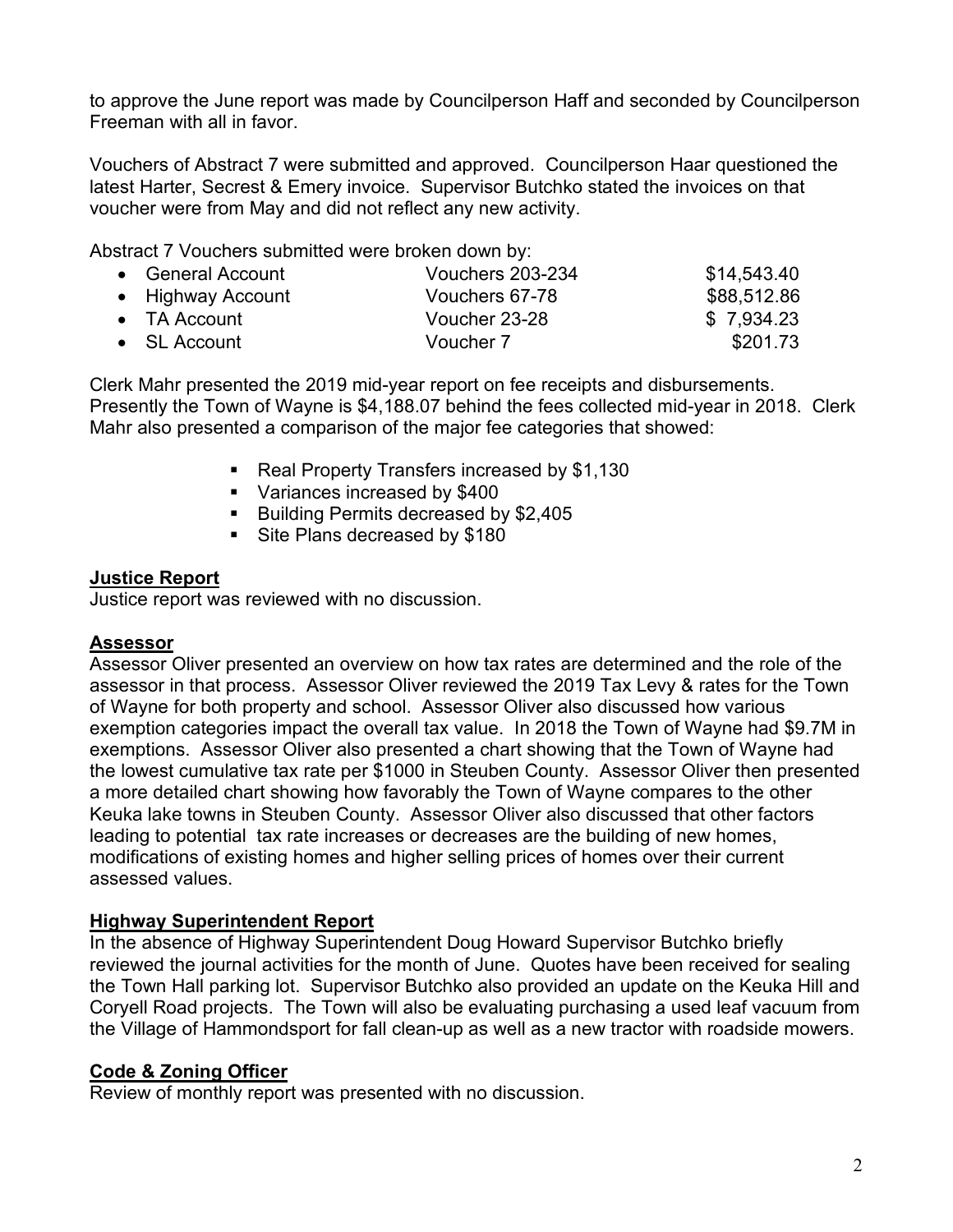The approved Planning and Zoning Board Meetings minutes for June were reviewed with no discussion. Councilperson Freeman gave an update on the activities of the Planning Board LUR sub-committee on the expansion of small business/cottage industries. A discussion followed regarding the Town's boat launch and potential liabilities for the stewards working there and the people using it to launch their boats. Supervisor Butchko will review the safety policy with the boat stewards. A discussion followed over what government entity has responsibility for the boat launch area. The road is public but its access is through the Town of Wayne.

# **Watershed**

June watershed report was presented with no discussion.

# **Dog Control Officer**

Monthly report was reviewed with no discussion. The costs and size for building a kennel at the Town Hall is still under review. Supervisor Butchko presented a contract from Finger Lakes SPCA for \$180 to serve as a short term housing solution interim to the kennel being built. Motion to approve accepting the contract was made by Councilperson Haar and seconded by Councilperson Freeman, with all in favor.

# **History Group**

Monthly report was presented with no discussion.

## **Old Business**

Supervisor Butchko reviewed a conversation he and Highway Superintendent Howard had with Sprague Insurance regarding alternatives for health insurance for the Highway employees. Supervisor Butchko reviewed some of the parameters and deductible options for affordable health insurance.

# **New Business**

Supervisor Butchko presented a draft of the Local Law to enforce all regulatory signs approved by and posted in the Town of Wayne. The Town Board recommended some changes to the draft. Clerk Mahr to redraft the document. A public hearing to review the Local Law will be held at 6:30 August  $13<sup>th</sup>$  prior to the August board meeting.

A motion to approve a Permissive Referendum to use the Town's Highway Road Reserve monies up to \$90,000 for road improvements to Keuka Hill and Coryell Roads was made by Councilperson Haar and seconded by Councilperson Freeman with all in favor.

Supervisor Butchko provided financial estimates for the following capital improvement projects:

- New roof for the Town Hall
- Replacement of Furnace in Town Hall
- Repairing floor in Bay 1 of the Town Barn.

At 8:20PM the Town Board went into executive session to discuss a personel issue. At 8:45PM the Town Board came out of executive session with the action to request an extension on responding to the notice received from Local Union No. 529.